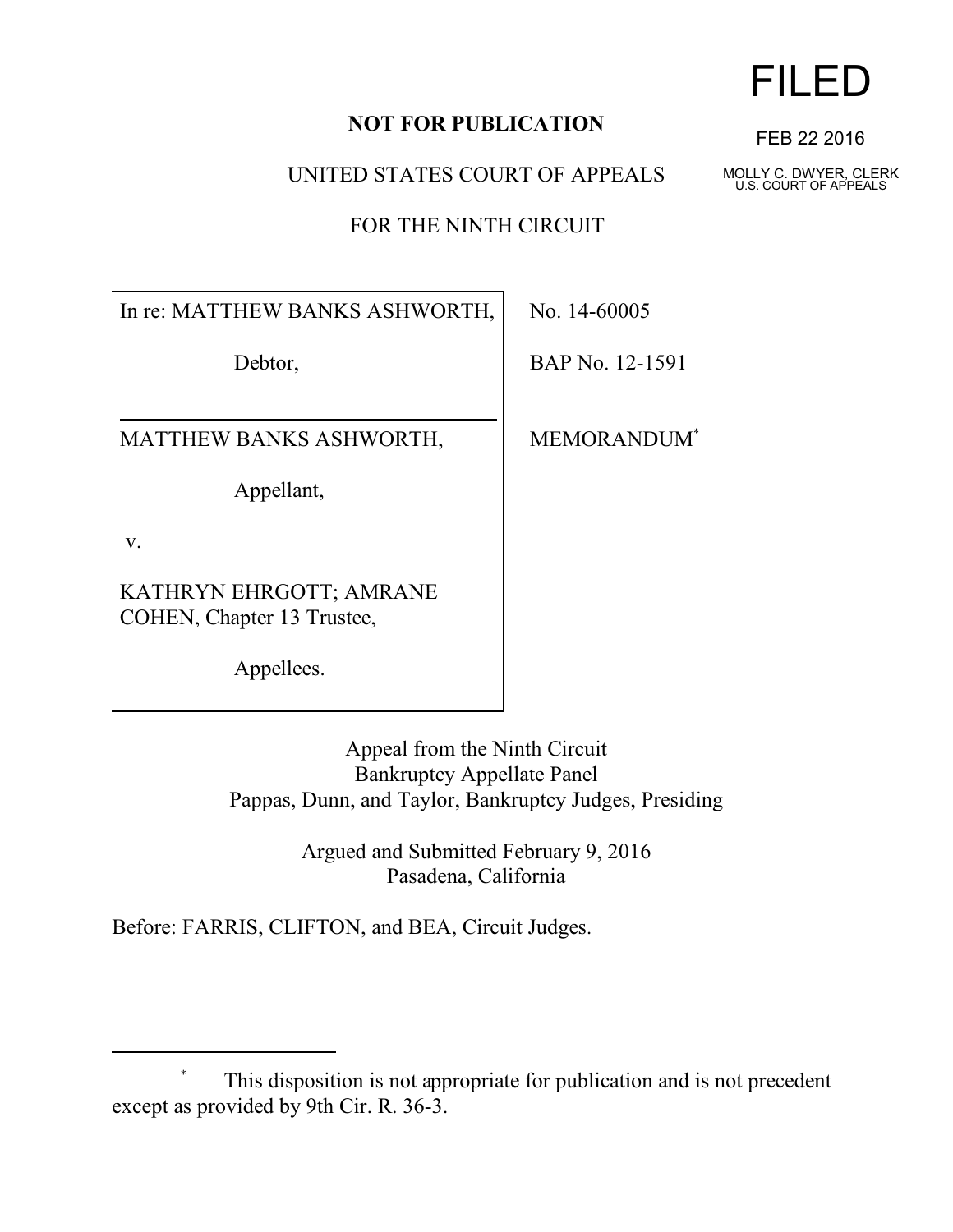Matthew Ashworth filed for bankruptcy in 2011. His ex-wife, Kathryn Ehrgott, filed a priority claim for the remaining balance that Ashworth owed her from the settlement they entered into at the time of their divorce. Ashworth objected to the priority status of the claim. The bankruptcy court found that the settlement was a domestic support obligation and was entitled to priority status. *See* 11 U.S.C. §§ 101(14A), 507(a)(1)(A). Ashworth appealed to the Bankruptcy Appellate Panel, which affirmed the bankruptcy court's decision. Ashworth now appeals to this Court. We have jurisdiction under  $28 \text{ U.S.C.} \$   $\frac{158(d)(1)}{106}$ . We affirm.

We review the bankruptcy court's findings of fact for clear error. *Comer v. Comer* (*In re Comer*), 723 F.2d 737, 739 (9th Cir. 1984). We review questions of law de novo. *Id.*

The bankruptcy court correctly applied the controlling Ninth Circuit precedent of *Friedkin v. Sternberg* (*In re Sternberg*), 85 F.3d 1400, 1405 (9th Cir. 1996), *overruled on other grounds by Murray v. Bammer* (*In re Bammer*), 131 F.3d 788, 792 (9th Cir. 1997) (en banc). Ashworth's arguments that *Sternberg* has been superseded, or that this Court should reconsider *Sternberg* en banc, are unconvincing.